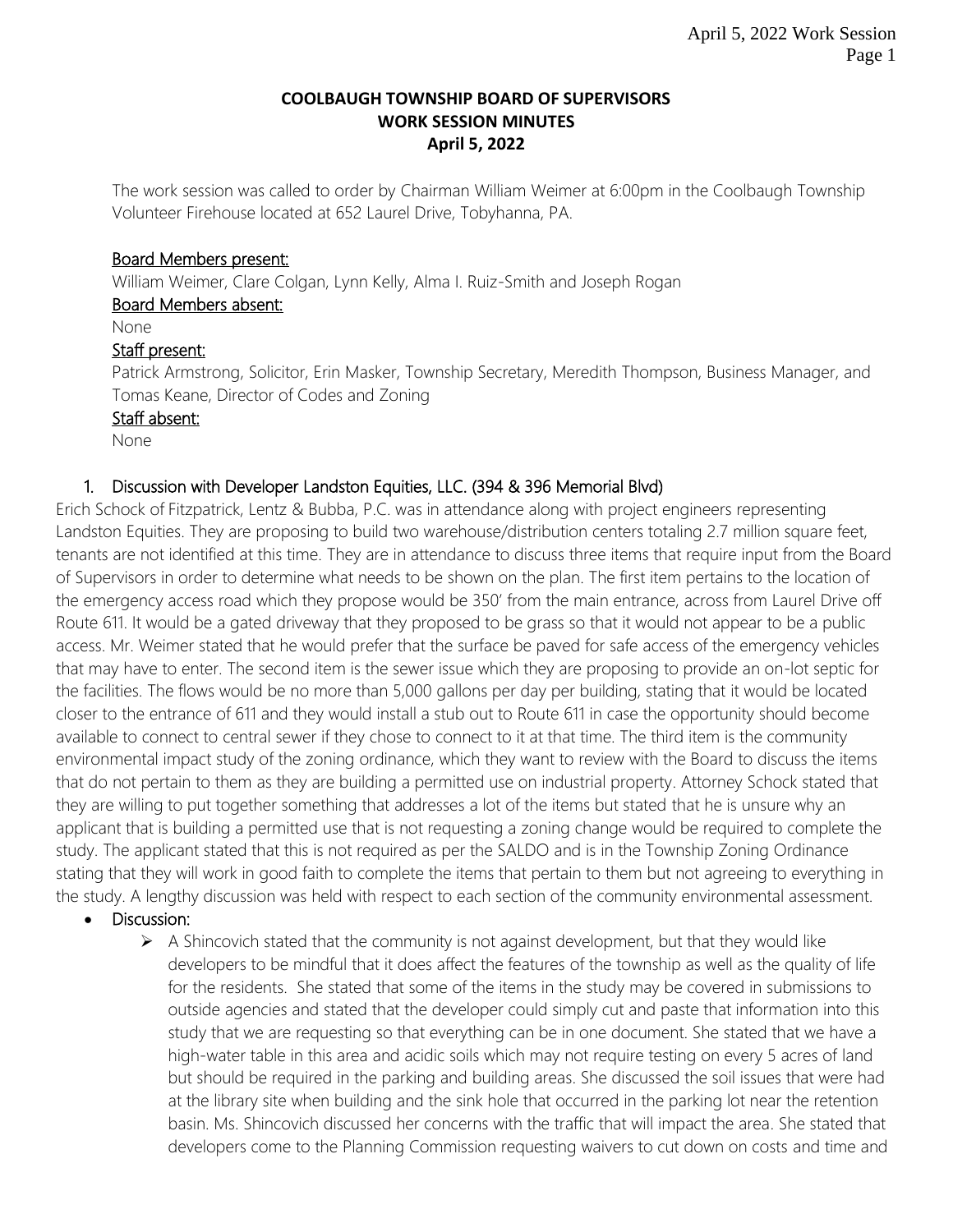stated that it is not our job to help them cut costs but stated that we need to be sure that things are completed properly and be prepared for when this warehousing industry falls apart and we are left with empty buildings; we need smart development.

- $\triangleright$  M. Miller stated that she believed that trucks were not supposed to go south on Route 611 from the Walmart DC and stated that they do, and traffic is terrible. She stated that the roads also have a lot of school buses on them, and we need to take into consideration all the truck traffic and the impacts that come along with these warehouses.
- $\triangleright$  M. Kelly stated that if the emergency access is paved, how will you keep the public off while also allowing for a quick response by the emergency responders being advised that there will be a key system or quick disconnect system in place for access.
- $\triangleright$  J. Smith-Hughes stated that she is concerned with the building of warehouses and the impacts that it will have on the community stating that we should be willing to work with those that are willing to work with us and what our requirements as a township are. She gave history on the Trooper Joshua Miller roadway on Memorial Blvd and another accident that claimed the lives of high school students this year.
- ➢ D. Miller provided information on water studies that are pertinent to not only the township but also the county with respect to runoff water, stormwater and infiltration systems. He discussed the forests that are located on the proposed property as well as the wildlife that are located in that area.
- $\triangleright$  A. Flaherty stated that she craves development but not from developers that do not care about the residents and the quality of life. She stated that many have given up a lot of conveniences to live here because of the beautiful area. She discussed concerns with the future and the potential for empty buildings.
- ➢ J. Cloyd finds it troubling that developers are saying that they will not pay for water studies when the residents will be the ones paying for it in the future. He stated that the developers say that they will not be touching 100 acres of the land asking if there is a way to come up with an agreement to ensure this, being advised there is not.
- ➢ Ms. Kelly had additional questions with relation to the development and study asking about providing a blasting schedule should it be required on the property: DEP requirement of a 1 for 1 tree planting ratio for each tree cut down on the property when located in wetlands; being advised that they do not anticipate touching the wetlands, expected total of truck trips daily; will be provided in traffic impact study, Landston will be required to cover the cost for installation and upgrades to traffic signals being advised that they are aware of that. She discussed the Township's notice of DEP WWTP violations which resulted in Walmart having to install a pre-treatment plant; being advised that they would provide whatever was necessary should they choose to hook up in the future. Ms. Kelly asked for clarification on the decrease in the number of flows from 20,000 which was listed in the will serve request letter that was submitted to the township to this evening's discussion about on-lot septic; based on projected employment count (10 gallons per person per day), she asked about PA American Water request for service being advised that they requested 10,000 gallons per day.

# 2. Discussion on Planning Commission Guidance for Future Development

Mr. Weimer stated that we had a discussion last week about providing guidance to the Planning Commission stating that we have one member in attendance. Ms. Kelly stated that she believes the Board should consider making it a policy that large projects that will impact our community are required to complete the community environmental assessment based on the 12 criteria; we could determine what the number would be out of the 12 items. Mr. Weimer asked Solicitor Armstrong if this would be case by case being advised when an application is submitted and it falls under one of these twelve categories, it should be captured in the Township Engineer's review letter, it could be required across the board or it could be the submission of an assessment by the developer to determine which apply